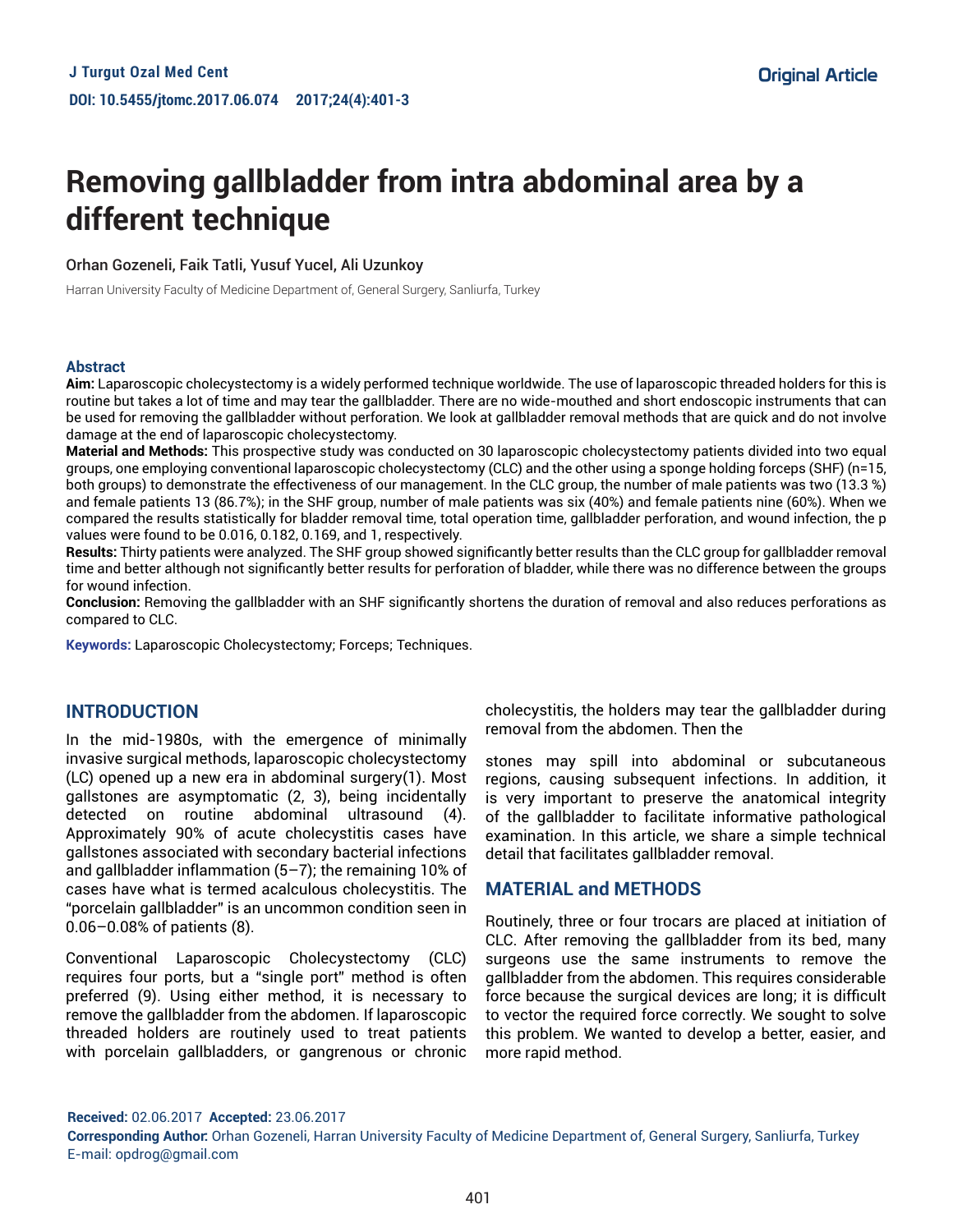#### **J Turgut Ozal Med Cent 2017;24(4):401-3**

A sponge-holding forceps(SHF) is a lockable device that has a wide end-portion and is relatively shorter (24 cm) than other endosurgical tools, rendering the SHF easier to handle (Figure 1). Generally, the instruments used during laparoscopic abdominal surgery are rather long, being extensions of the arms of the surgeon as they reach into the patient. In addition, such instruments are narrowmouthed because they must pass through the apertures of the trocars.



**Figure 1.** Schematic view of Sponge Holding Forceps



**Figure 2.** Arrow shows holding the galbledder with Sponge Holding Forceps

## **RESULTS**

We performed a prospective study on 30 patients to explore the utility of this technique. They were selected in temporal order of presentation. Patients developed complications during surgery were excluded from the study.

In the first group of patients (CLC group), the gallbladder was separated from the liver bed during CLC and removed from the abdomen using a geared laparoscopic grasper. In the second group (SHF group), we removed the gallbladder after performing CLC. We used the substernal 10 mm trocar entry hole to remove the gallbladder from all patients. We recorded patient age and gender (Table 1), total CLC time, time required to remove the gallbladder, the instruments used for removal, whether or not the gallbladder was perforated during removal, and any postoperative infections (Table 2).

| Table 1. Demographic data's of patients |   |            |             |  |  |
|-----------------------------------------|---|------------|-------------|--|--|
| Technique                               |   | <b>CLC</b> | <b>SHF</b>  |  |  |
| n                                       |   | 15         | 15          |  |  |
| Gender                                  |   |            |             |  |  |
|                                         | M | 2(13.3%)   | 6(40%)      |  |  |
|                                         | F | 13(86.7%)  | 9(60%)      |  |  |
| Age                                     |   | 47±16.85   | 50.73±14.65 |  |  |

**n: Number of patients M: Male**

**CLC: Classic Laparoscopic Cholecystectomy F: Female SHF: Sponge Holding Forceps**

| <b>Table 2. Comparing CLC and SHF groups</b>                      |                  |                   |       |  |  |
|-------------------------------------------------------------------|------------------|-------------------|-------|--|--|
| Technique                                                         | <b>CLC</b> group | <b>SHF</b> group  | P     |  |  |
| <b>Bladder Removal Time</b>                                       | $7.33 + 2.16$    | $5.06 + 2.65$     | 0.016 |  |  |
| <b>Total Operation Time</b>                                       | 69.33+16.99      | $61.33 \pm 14.93$ | 0.182 |  |  |
| <b>Gallbledder Perforation</b>                                    | 5(33.3%)         | 1(6,7%)           | 0.169 |  |  |
| <b>Infection</b>                                                  | 3(20%)           | 2(13,3%)          | 1.00  |  |  |
| CLC: Classic Laparoscopic Cholecystectomy (p<0.05 is significant) |                  |                   |       |  |  |

**SHF: Sponge Holding Forceps**

## **DISCUSSION**

Laparoscopic surgery was first developed in the mid-1980s, rendering surgery faster, easier, and less invasive. The first laparoscopic cholecystectomy was performed in 1985 by Erich Muhe (10) and, in 1993, it was recognized by the National Institutes of Health as a viable treatment option for symptomatic gallstones (11). Natural orifice transluminal endoscopic surgery (NOTES) and single incision laparoscopic surgery were subsequently developed. Transoral cholecystectomy (a form of NOTES) was first performed in 2007 by Lee Swanstrom. Robotic surgery platforms were first developed in the late 1990s and have culminated in the "da Vinci System" (Intuitive Surgical, Sunnyvale, California) (12).

However, although the newer systems are certainly better than the old ones, the fact that the old systems are inexpensive encourage their continued use. Thus, four or three-port laparoscopic systems are still employed in many theaters worldwide. It is important to continue to explore how to perform CLC more effectively.